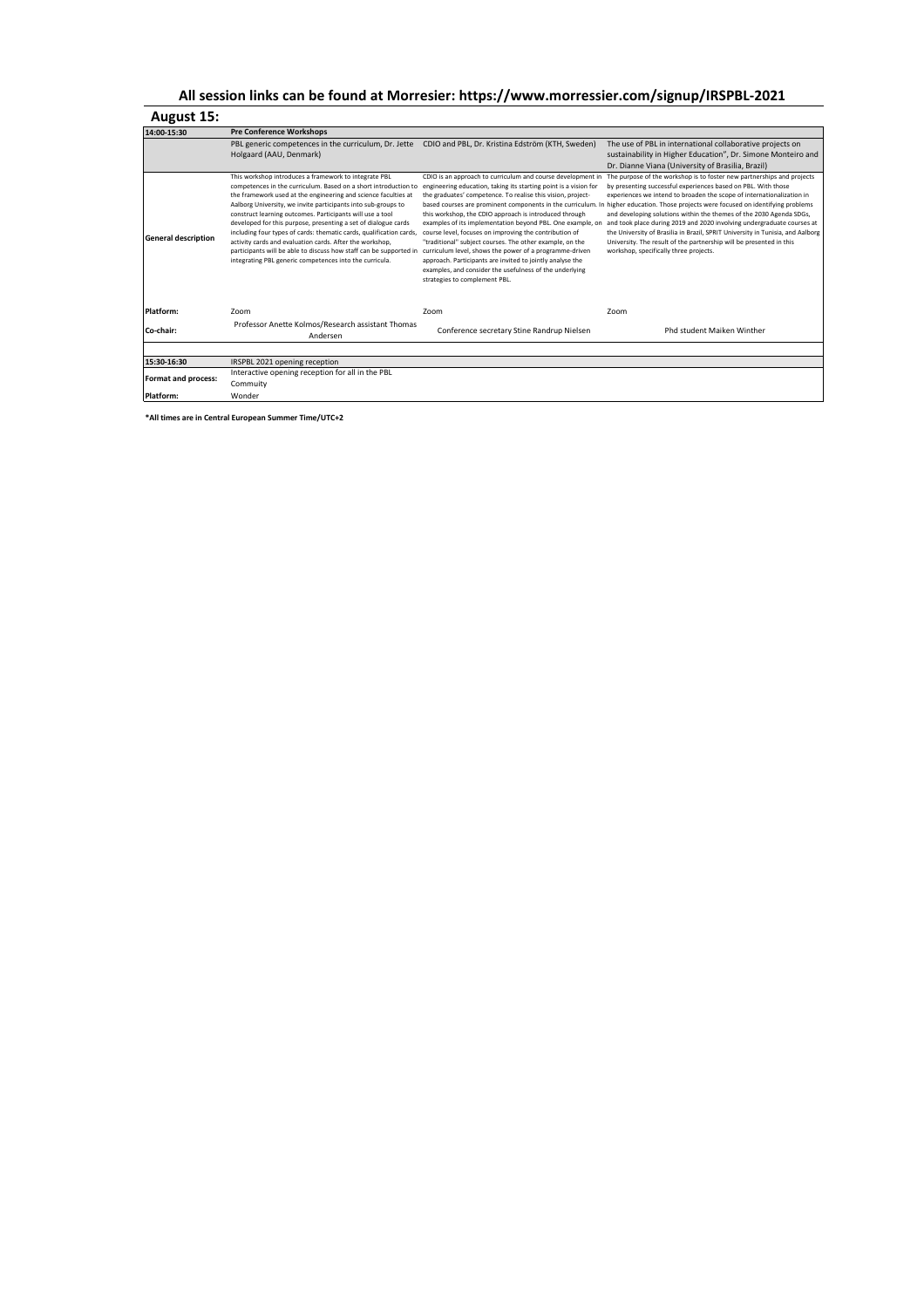## **August 16:**

**\*All times are in Central European Summer Time/UTC+2**

| 09:00-09:30                                         | <b>Morning coffee break</b>                                                                                                                                                                                                                                                                                                                                                                                                                                                                                                                                                                                                                                                                                                                                                                                                                                      |                                                                                                                                                                                                                                                                                                                                                                                                                                                                                                                                                                                                                                                                                                                                                                                                                                                                                                                                                                                                                                                                                                                                                                                                                                                                                                                                                                                                                                    |                                                                                                                                                                                                                                                                                                                                                                                                                                                                                                                                                                                                                                                                                                                                                                                                                                                                                                                                                                                                                                                                                                                                                          |                                                                                                                                                                                                                                                                                                                                                                                                                                                                                                                                                                                                                                                                                                                                                                                                                                                                                                                                                                                  |  |
|-----------------------------------------------------|------------------------------------------------------------------------------------------------------------------------------------------------------------------------------------------------------------------------------------------------------------------------------------------------------------------------------------------------------------------------------------------------------------------------------------------------------------------------------------------------------------------------------------------------------------------------------------------------------------------------------------------------------------------------------------------------------------------------------------------------------------------------------------------------------------------------------------------------------------------|------------------------------------------------------------------------------------------------------------------------------------------------------------------------------------------------------------------------------------------------------------------------------------------------------------------------------------------------------------------------------------------------------------------------------------------------------------------------------------------------------------------------------------------------------------------------------------------------------------------------------------------------------------------------------------------------------------------------------------------------------------------------------------------------------------------------------------------------------------------------------------------------------------------------------------------------------------------------------------------------------------------------------------------------------------------------------------------------------------------------------------------------------------------------------------------------------------------------------------------------------------------------------------------------------------------------------------------------------------------------------------------------------------------------------------|----------------------------------------------------------------------------------------------------------------------------------------------------------------------------------------------------------------------------------------------------------------------------------------------------------------------------------------------------------------------------------------------------------------------------------------------------------------------------------------------------------------------------------------------------------------------------------------------------------------------------------------------------------------------------------------------------------------------------------------------------------------------------------------------------------------------------------------------------------------------------------------------------------------------------------------------------------------------------------------------------------------------------------------------------------------------------------------------------------------------------------------------------------|----------------------------------------------------------------------------------------------------------------------------------------------------------------------------------------------------------------------------------------------------------------------------------------------------------------------------------------------------------------------------------------------------------------------------------------------------------------------------------------------------------------------------------------------------------------------------------------------------------------------------------------------------------------------------------------------------------------------------------------------------------------------------------------------------------------------------------------------------------------------------------------------------------------------------------------------------------------------------------|--|
| <b>General description:</b>                         | Coffee breaks are informal, open sessions where participants can encounter, meet or connect with other participants and start the<br>conference day with a cup of coffee.                                                                                                                                                                                                                                                                                                                                                                                                                                                                                                                                                                                                                                                                                        |                                                                                                                                                                                                                                                                                                                                                                                                                                                                                                                                                                                                                                                                                                                                                                                                                                                                                                                                                                                                                                                                                                                                                                                                                                                                                                                                                                                                                                    |                                                                                                                                                                                                                                                                                                                                                                                                                                                                                                                                                                                                                                                                                                                                                                                                                                                                                                                                                                                                                                                                                                                                                          |                                                                                                                                                                                                                                                                                                                                                                                                                                                                                                                                                                                                                                                                                                                                                                                                                                                                                                                                                                                  |  |
| Plaform:                                            | Wonder - link can be found in Morressier                                                                                                                                                                                                                                                                                                                                                                                                                                                                                                                                                                                                                                                                                                                                                                                                                         |                                                                                                                                                                                                                                                                                                                                                                                                                                                                                                                                                                                                                                                                                                                                                                                                                                                                                                                                                                                                                                                                                                                                                                                                                                                                                                                                                                                                                                    |                                                                                                                                                                                                                                                                                                                                                                                                                                                                                                                                                                                                                                                                                                                                                                                                                                                                                                                                                                                                                                                                                                                                                          |                                                                                                                                                                                                                                                                                                                                                                                                                                                                                                                                                                                                                                                                                                                                                                                                                                                                                                                                                                                  |  |
| 09:30-10:20<br>Session general description:         | <b>Conversations on Regional and Global Change:</b><br>· Professor Gopalkrishna H. Joshi (KLE Technological University, India),<br>· Professor Jian Lin (Tsinghua University, China),<br>- Professor José Ismael Peña (Universidad Nacional de Colombia, Colombia)<br>• Professor Khairiyah Yusof (UTM, Malaysia)<br>Since 2007, the Aalborg Centre for PBL has been running the International Research Symposia (IRSPBL) and Regional Research<br>Symposium (RRSPBL) nearly all over the world. Some of the latest events have been in India, China, Colombia and Malaysia and we<br>have invited the hosts for having a conversation on the impact of these symposia activities. What is happening in the region concerning<br>change to more active learning and PBL? Has PBL become more widely used? Are there barriers in changing engineering and science |                                                                                                                                                                                                                                                                                                                                                                                                                                                                                                                                                                                                                                                                                                                                                                                                                                                                                                                                                                                                                                                                                                                                                                                                                                                                                                                                                                                                                                    |                                                                                                                                                                                                                                                                                                                                                                                                                                                                                                                                                                                                                                                                                                                                                                                                                                                                                                                                                                                                                                                                                                                                                          |                                                                                                                                                                                                                                                                                                                                                                                                                                                                                                                                                                                                                                                                                                                                                                                                                                                                                                                                                                                  |  |
| Platform:                                           | Morressier                                                                                                                                                                                                                                                                                                                                                                                                                                                                                                                                                                                                                                                                                                                                                                                                                                                       | education? What are the strategies for future institutional or regional activities?                                                                                                                                                                                                                                                                                                                                                                                                                                                                                                                                                                                                                                                                                                                                                                                                                                                                                                                                                                                                                                                                                                                                                                                                                                                                                                                                                |                                                                                                                                                                                                                                                                                                                                                                                                                                                                                                                                                                                                                                                                                                                                                                                                                                                                                                                                                                                                                                                                                                                                                          |                                                                                                                                                                                                                                                                                                                                                                                                                                                                                                                                                                                                                                                                                                                                                                                                                                                                                                                                                                                  |  |
| <b>Chair:</b>                                       | Professor Xiangyun Du                                                                                                                                                                                                                                                                                                                                                                                                                                                                                                                                                                                                                                                                                                                                                                                                                                            |                                                                                                                                                                                                                                                                                                                                                                                                                                                                                                                                                                                                                                                                                                                                                                                                                                                                                                                                                                                                                                                                                                                                                                                                                                                                                                                                                                                                                                    |                                                                                                                                                                                                                                                                                                                                                                                                                                                                                                                                                                                                                                                                                                                                                                                                                                                                                                                                                                                                                                                                                                                                                          |                                                                                                                                                                                                                                                                                                                                                                                                                                                                                                                                                                                                                                                                                                                                                                                                                                                                                                                                                                                  |  |
| Co-chair:                                           | Professor Anette Kolmos                                                                                                                                                                                                                                                                                                                                                                                                                                                                                                                                                                                                                                                                                                                                                                                                                                          |                                                                                                                                                                                                                                                                                                                                                                                                                                                                                                                                                                                                                                                                                                                                                                                                                                                                                                                                                                                                                                                                                                                                                                                                                                                                                                                                                                                                                                    |                                                                                                                                                                                                                                                                                                                                                                                                                                                                                                                                                                                                                                                                                                                                                                                                                                                                                                                                                                                                                                                                                                                                                          |                                                                                                                                                                                                                                                                                                                                                                                                                                                                                                                                                                                                                                                                                                                                                                                                                                                                                                                                                                                  |  |
| 10:30-11:00<br><b>Speaker</b>                       | <b>Meet the speakers:</b><br>Professor Gopalkrishna H. Joshi<br>(KLE Technological University,<br>India)                                                                                                                                                                                                                                                                                                                                                                                                                                                                                                                                                                                                                                                                                                                                                         | Professor Jian Lin (Tsinghua<br>University, China)                                                                                                                                                                                                                                                                                                                                                                                                                                                                                                                                                                                                                                                                                                                                                                                                                                                                                                                                                                                                                                                                                                                                                                                                                                                                                                                                                                                 | Professor José Ismael Peña<br>(Universidad Nacional de<br>Colombia, Colombia)                                                                                                                                                                                                                                                                                                                                                                                                                                                                                                                                                                                                                                                                                                                                                                                                                                                                                                                                                                                                                                                                            | Professor Khairiyah Yusof (UTM,<br>Malaysia)                                                                                                                                                                                                                                                                                                                                                                                                                                                                                                                                                                                                                                                                                                                                                                                                                                                                                                                                     |  |
| Plaform                                             | Zoom room                                                                                                                                                                                                                                                                                                                                                                                                                                                                                                                                                                                                                                                                                                                                                                                                                                                        | Zoom room                                                                                                                                                                                                                                                                                                                                                                                                                                                                                                                                                                                                                                                                                                                                                                                                                                                                                                                                                                                                                                                                                                                                                                                                                                                                                                                                                                                                                          | Zoom room                                                                                                                                                                                                                                                                                                                                                                                                                                                                                                                                                                                                                                                                                                                                                                                                                                                                                                                                                                                                                                                                                                                                                | Zoom                                                                                                                                                                                                                                                                                                                                                                                                                                                                                                                                                                                                                                                                                                                                                                                                                                                                                                                                                                             |  |
| Co-chair                                            | Professor Anette Kolmos                                                                                                                                                                                                                                                                                                                                                                                                                                                                                                                                                                                                                                                                                                                                                                                                                                          |                                                                                                                                                                                                                                                                                                                                                                                                                                                                                                                                                                                                                                                                                                                                                                                                                                                                                                                                                                                                                                                                                                                                                                                                                                                                                                                                                                                                                                    | Associate Professor Lykke Bertel Assosciate Professor Aida Guerra Professor Thomas Ryberg                                                                                                                                                                                                                                                                                                                                                                                                                                                                                                                                                                                                                                                                                                                                                                                                                                                                                                                                                                                                                                                                |                                                                                                                                                                                                                                                                                                                                                                                                                                                                                                                                                                                                                                                                                                                                                                                                                                                                                                                                                                                  |  |
| 11:00 - 11:30                                       | Networking session on Regional PBL networking                                                                                                                                                                                                                                                                                                                                                                                                                                                                                                                                                                                                                                                                                                                                                                                                                    |                                                                                                                                                                                                                                                                                                                                                                                                                                                                                                                                                                                                                                                                                                                                                                                                                                                                                                                                                                                                                                                                                                                                                                                                                                                                                                                                                                                                                                    |                                                                                                                                                                                                                                                                                                                                                                                                                                                                                                                                                                                                                                                                                                                                                                                                                                                                                                                                                                                                                                                                                                                                                          |                                                                                                                                                                                                                                                                                                                                                                                                                                                                                                                                                                                                                                                                                                                                                                                                                                                                                                                                                                                  |  |
| <b>Session general description:</b>                 |                                                                                                                                                                                                                                                                                                                                                                                                                                                                                                                                                                                                                                                                                                                                                                                                                                                                  |                                                                                                                                                                                                                                                                                                                                                                                                                                                                                                                                                                                                                                                                                                                                                                                                                                                                                                                                                                                                                                                                                                                                                                                                                                                                                                                                                                                                                                    | Since 2007, the Aalborg Centre for PBL has been running the International Research Symposia (IRSPBL) and Regional Research<br>Symposium (RRSPBL) nearly all over the world. Some of the latest events have been in India, China, Colombia and Malaysia. In 2021,                                                                                                                                                                                                                                                                                                                                                                                                                                                                                                                                                                                                                                                                                                                                                                                                                                                                                         |                                                                                                                                                                                                                                                                                                                                                                                                                                                                                                                                                                                                                                                                                                                                                                                                                                                                                                                                                                                  |  |
| Themes:                                             | <b>PBL in South America</b>                                                                                                                                                                                                                                                                                                                                                                                                                                                                                                                                                                                                                                                                                                                                                                                                                                      | we invite the regional hosts to have a conversation on the impact of these symposia activities.<br><b>PBL in North America</b>                                                                                                                                                                                                                                                                                                                                                                                                                                                                                                                                                                                                                                                                                                                                                                                                                                                                                                                                                                                                                                                                                                                                                                                                                                                                                                     | <b>PBL</b> in Africa                                                                                                                                                                                                                                                                                                                                                                                                                                                                                                                                                                                                                                                                                                                                                                                                                                                                                                                                                                                                                                                                                                                                     | PBL in Asia                                                                                                                                                                                                                                                                                                                                                                                                                                                                                                                                                                                                                                                                                                                                                                                                                                                                                                                                                                      |  |
| <b>Faciltiator:</b>                                 | Professor José Ismael Peña and<br>Associate Professor Aida Guerra                                                                                                                                                                                                                                                                                                                                                                                                                                                                                                                                                                                                                                                                                                                                                                                                | Associate Professor Ronald<br>Ulseth and Associate Professor                                                                                                                                                                                                                                                                                                                                                                                                                                                                                                                                                                                                                                                                                                                                                                                                                                                                                                                                                                                                                                                                                                                                                                                                                                                                                                                                                                       | <b>Associate Professor Bente</b><br>Nørgaard                                                                                                                                                                                                                                                                                                                                                                                                                                                                                                                                                                                                                                                                                                                                                                                                                                                                                                                                                                                                                                                                                                             | Professor Xiangyun Du                                                                                                                                                                                                                                                                                                                                                                                                                                                                                                                                                                                                                                                                                                                                                                                                                                                                                                                                                            |  |
| Language                                            | Spanish                                                                                                                                                                                                                                                                                                                                                                                                                                                                                                                                                                                                                                                                                                                                                                                                                                                          | Bart Johnson<br>English                                                                                                                                                                                                                                                                                                                                                                                                                                                                                                                                                                                                                                                                                                                                                                                                                                                                                                                                                                                                                                                                                                                                                                                                                                                                                                                                                                                                            | English                                                                                                                                                                                                                                                                                                                                                                                                                                                                                                                                                                                                                                                                                                                                                                                                                                                                                                                                                                                                                                                                                                                                                  | English                                                                                                                                                                                                                                                                                                                                                                                                                                                                                                                                                                                                                                                                                                                                                                                                                                                                                                                                                                          |  |
| Platform:                                           | Zoom                                                                                                                                                                                                                                                                                                                                                                                                                                                                                                                                                                                                                                                                                                                                                                                                                                                             | Zoom                                                                                                                                                                                                                                                                                                                                                                                                                                                                                                                                                                                                                                                                                                                                                                                                                                                                                                                                                                                                                                                                                                                                                                                                                                                                                                                                                                                                                               | Zoom                                                                                                                                                                                                                                                                                                                                                                                                                                                                                                                                                                                                                                                                                                                                                                                                                                                                                                                                                                                                                                                                                                                                                     | Zoom                                                                                                                                                                                                                                                                                                                                                                                                                                                                                                                                                                                                                                                                                                                                                                                                                                                                                                                                                                             |  |
| 11:30 - 12:30<br><b>Session general description</b> | Lunch<br>In physical conferences, lunch breaks are ideal moments to network and connect with peers and colleagues. In the IRSPBL 2021, a<br>virtual room will be created for participants to share their lunchtime with their colleagues and peers, providing the opportunity to<br>"catch up" and network with colleagues.                                                                                                                                                                                                                                                                                                                                                                                                                                                                                                                                      |                                                                                                                                                                                                                                                                                                                                                                                                                                                                                                                                                                                                                                                                                                                                                                                                                                                                                                                                                                                                                                                                                                                                                                                                                                                                                                                                                                                                                                    |                                                                                                                                                                                                                                                                                                                                                                                                                                                                                                                                                                                                                                                                                                                                                                                                                                                                                                                                                                                                                                                                                                                                                          |                                                                                                                                                                                                                                                                                                                                                                                                                                                                                                                                                                                                                                                                                                                                                                                                                                                                                                                                                                                  |  |
| Platform                                            | Wonder                                                                                                                                                                                                                                                                                                                                                                                                                                                                                                                                                                                                                                                                                                                                                                                                                                                           |                                                                                                                                                                                                                                                                                                                                                                                                                                                                                                                                                                                                                                                                                                                                                                                                                                                                                                                                                                                                                                                                                                                                                                                                                                                                                                                                                                                                                                    |                                                                                                                                                                                                                                                                                                                                                                                                                                                                                                                                                                                                                                                                                                                                                                                                                                                                                                                                                                                                                                                                                                                                                          |                                                                                                                                                                                                                                                                                                                                                                                                                                                                                                                                                                                                                                                                                                                                                                                                                                                                                                                                                                                  |  |
| 12:30 - 14:00<br>Structure:                         | <b>Interactive poster sessions</b>                                                                                                                                                                                                                                                                                                                                                                                                                                                                                                                                                                                                                                                                                                                                                                                                                               | The session will be divided in two parts. See more information in the session on Morressier.                                                                                                                                                                                                                                                                                                                                                                                                                                                                                                                                                                                                                                                                                                                                                                                                                                                                                                                                                                                                                                                                                                                                                                                                                                                                                                                                       |                                                                                                                                                                                                                                                                                                                                                                                                                                                                                                                                                                                                                                                                                                                                                                                                                                                                                                                                                                                                                                                                                                                                                          |                                                                                                                                                                                                                                                                                                                                                                                                                                                                                                                                                                                                                                                                                                                                                                                                                                                                                                                                                                                  |  |
| <b>Part 1 (Presentation)</b>                        |                                                                                                                                                                                                                                                                                                                                                                                                                                                                                                                                                                                                                                                                                                                                                                                                                                                                  |                                                                                                                                                                                                                                                                                                                                                                                                                                                                                                                                                                                                                                                                                                                                                                                                                                                                                                                                                                                                                                                                                                                                                                                                                                                                                                                                                                                                                                    | Participants will watch the poster presentations on Morressier wirting down comments and questions to pick up in the Q&A Session.                                                                                                                                                                                                                                                                                                                                                                                                                                                                                                                                                                                                                                                                                                                                                                                                                                                                                                                                                                                                                        |                                                                                                                                                                                                                                                                                                                                                                                                                                                                                                                                                                                                                                                                                                                                                                                                                                                                                                                                                                                  |  |
| Part 2 (Q&A session)                                |                                                                                                                                                                                                                                                                                                                                                                                                                                                                                                                                                                                                                                                                                                                                                                                                                                                                  | A generel discussion on the basis of the posters presented on Morressier.                                                                                                                                                                                                                                                                                                                                                                                                                                                                                                                                                                                                                                                                                                                                                                                                                                                                                                                                                                                                                                                                                                                                                                                                                                                                                                                                                          |                                                                                                                                                                                                                                                                                                                                                                                                                                                                                                                                                                                                                                                                                                                                                                                                                                                                                                                                                                                                                                                                                                                                                          |                                                                                                                                                                                                                                                                                                                                                                                                                                                                                                                                                                                                                                                                                                                                                                                                                                                                                                                                                                                  |  |
| Platform:                                           | Part 1: Morressier/ Part 2: Zoom                                                                                                                                                                                                                                                                                                                                                                                                                                                                                                                                                                                                                                                                                                                                                                                                                                 |                                                                                                                                                                                                                                                                                                                                                                                                                                                                                                                                                                                                                                                                                                                                                                                                                                                                                                                                                                                                                                                                                                                                                                                                                                                                                                                                                                                                                                    |                                                                                                                                                                                                                                                                                                                                                                                                                                                                                                                                                                                                                                                                                                                                                                                                                                                                                                                                                                                                                                                                                                                                                          |                                                                                                                                                                                                                                                                                                                                                                                                                                                                                                                                                                                                                                                                                                                                                                                                                                                                                                                                                                                  |  |
| <b>Q&amp;A Sessions</b><br><b>Papers</b>            | Blended PBL Environments - PBL Sustainability, Creativity and<br>and Online learning<br>Nicolaj Clausen, Ron Ulseth and<br><b>Bart Johnson Analysing Self-</b><br>Directed Learning at Iron Range<br>Engineering: Framework and<br>preliminary findings<br>Hyunsook Oh, (John) Jong Ho<br>Lee, Sun Kyung Yoon and Gyoo-<br>Gun Lim Exploring Blended Ic-<br>PBL Model & Strategy for Course characteristics of an<br>Case Study in Engineering<br>Education<br>Kyung Jin Cha, Young Bum Kim<br>and Gyoo Gun Lim An<br>application of Industry coupled<br>problem-based learning into a<br>blended technical learning<br>course<br>Associate Professor Lykke                                                                                                                                                                                                      | Interdisciplinarity in PBL<br><b>Marco Braga, Luiz Ney</b><br>d'Escoffier and Afsaneh Hamedi<br>d'Escoffier Expin48 in the<br>pandemic: How the students<br>rebuilt their learning network?<br>Alfonso Herrera Jiménez and<br><b>Fernando Bernal Martínez</b><br>Development of the<br>Based PBLs in University: Using a entrepreneurial university based<br>on the PBL strategy: TPI<br><b>Interdisciplinary Projects</b><br>Workshop Case at the Faculty of<br><b>Engineering of the National</b><br>University of Colombia<br>Fernando Rodriguez-Mesa,<br><b>Claus Spliid and José-Ismael</b><br>Peña-Reyes A case study for<br>project work effects in creativity<br><b>Oscar Ivan Higuera-Martinez</b><br>and Liliana Fernandez-Samaca<br><b>Harmonizing Creative Process</b><br>and PBL alignment: An<br>understanding of fostering<br>creativity in Engineering<br>Education<br><b>Virginie Servant-Miklos</b><br>Sustainability, Identity and<br>Learning: Lessons from a two-<br>year investigation in a problem-<br>based setting<br>Angie Hernandez, Carlos Andrés in high-school students<br><b>Galindo Caraballo, Freddy Lopez</b><br><b>Medina, Camilo Lopez</b><br>Mondragon, Dayana María<br><b>Mahecha Rozo and Daniel</b><br><b>Andres Buitrago Torres Passion</b><br>and Problem Based Learning to<br>innovate and close inequality<br>gaps in the Fourth Industrial<br>Revolution<br>Associate Professor Jette | PBL Implementation - PBL for<br>professional competence<br>Giang Tran Thi Minh Impact of<br>PBL (project based learning)<br>approach on higher education in Ryberg and Susanne Dau<br>teaching communication skills: A Authentic and ipsative<br>case in viet nam<br><b>Carola Gómez and Carola</b><br>Hernández Teachers' decision-<br>making implications fir the<br>development of students'<br>autonomy in the transition to PO-Hernán Gustavo Cortés-Mora<br>PBL model<br>Dan Jiang, Bettina Dahl and Pia<br><b>Bøgelund Adaptability to</b><br>Problem-based Learning at<br>Aalborg University: Experience<br>from first-year Chinese<br>engineering graduate students<br>Alfonso Herrera Jimenez.,<br>Hernán Gustavo Cortés-Mora<br>and Lina Rocío Ramos-Pachón<br>PBL as a tool to develop<br>university entrepreneurship and<br>contribute to organizational<br>change towards an<br>entrepreneurial university<br>Lucianne Aguiar, Hermano<br>Oliveira Jr, Thais Costella,<br><b>Renato Villar and Mariana</b><br>Lorenzin Project based learning<br>(PBL) and design thinking to<br>develop skills and competences<br>Phd Student Henrik Worm | PBL Implementation,<br>Assessment and Management of<br>Camilla Gyldendahl Jensen,<br>Lykke Brogaard Bertel, Thomas<br>assessment as a new approach<br>to assessing PBL with a specific<br>focus on experiental<br>collaborative learning (ECL)<br>Lina María Chacón Rivera,<br>and Alfonso Herrera Jimenez.<br>Analisys of the impact of<br>changing a PBL course from face-<br>to-face to remote due the COVID-<br>19 virus pandemic<br>Ariadni Zormpa, Mourine<br>Cheruiyot, Ann Kingiri, Rebecca<br><b>Hanlin and Margrethe Holm</b><br>Andersen Problem-based<br>Learning: the AfricaLics<br>experience<br><b>Hong Yang Application of Project</b><br>Based Learning in an<br><b>Environmental Engineering</b><br>Programme<br>Usama Ebead, Khalid Naji, Faris<br>Tarlochan, Abdulla Al-Ali and<br>Xiangyun Du Development of<br>diverse assessment methods for<br>PBL implementation at a course<br>level in Engineering Education in<br>Qatar<br>Associate Professor Bente |  |
| <b>Facilitators:</b>                                | <b>Brogaard Bertel and Professor</b><br>Thomas Ryberg                                                                                                                                                                                                                                                                                                                                                                                                                                                                                                                                                                                                                                                                                                                                                                                                            | Egelund Holgaard og Professor<br>Roger Hadgraft                                                                                                                                                                                                                                                                                                                                                                                                                                                                                                                                                                                                                                                                                                                                                                                                                                                                                                                                                                                                                                                                                                                                                                                                                                                                                                                                                                                    | Routhe and Phd Student Maiken Nørgaard and Professor<br>Winther                                                                                                                                                                                                                                                                                                                                                                                                                                                                                                                                                                                                                                                                                                                                                                                                                                                                                                                                                                                                                                                                                          | Xiangyun Du                                                                                                                                                                                                                                                                                                                                                                                                                                                                                                                                                                                                                                                                                                                                                                                                                                                                                                                                                                      |  |
| 14:00-14:50                                         |                                                                                                                                                                                                                                                                                                                                                                                                                                                                                                                                                                                                                                                                                                                                                                                                                                                                  | <b>Conversations on PBL and Sustainability</b><br>• Professor William Oakes (Purdue University, U.S.)<br>• Professor Daniella Tilbury (Research Chair in Sustainability in Higher Education, UK)                                                                                                                                                                                                                                                                                                                                                                                                                                                                                                                                                                                                                                                                                                                                                                                                                                                                                                                                                                                                                                                                                                                                                                                                                                   |                                                                                                                                                                                                                                                                                                                                                                                                                                                                                                                                                                                                                                                                                                                                                                                                                                                                                                                                                                                                                                                                                                                                                          |                                                                                                                                                                                                                                                                                                                                                                                                                                                                                                                                                                                                                                                                                                                                                                                                                                                                                                                                                                                  |  |
| <b>General description:</b>                         | What is the status of sustainable development and UN Sustainable Development Goals (SDGs) in Higher Education and engineering<br>education? How can engineering education accelerate education for the SDGs? What role does student-centred learning, especially<br>PBL, plays in educating for sustainable development? These are example of questions, which will be the point of departure for a<br>conversation around PBL and Sustainability.                                                                                                                                                                                                                                                                                                                                                                                                               |                                                                                                                                                                                                                                                                                                                                                                                                                                                                                                                                                                                                                                                                                                                                                                                                                                                                                                                                                                                                                                                                                                                                                                                                                                                                                                                                                                                                                                    |                                                                                                                                                                                                                                                                                                                                                                                                                                                                                                                                                                                                                                                                                                                                                                                                                                                                                                                                                                                                                                                                                                                                                          |                                                                                                                                                                                                                                                                                                                                                                                                                                                                                                                                                                                                                                                                                                                                                                                                                                                                                                                                                                                  |  |
| Platform:<br><b>Chair:</b>                          | Morressier<br>Associate Professor Aida Guerra                                                                                                                                                                                                                                                                                                                                                                                                                                                                                                                                                                                                                                                                                                                                                                                                                    |                                                                                                                                                                                                                                                                                                                                                                                                                                                                                                                                                                                                                                                                                                                                                                                                                                                                                                                                                                                                                                                                                                                                                                                                                                                                                                                                                                                                                                    |                                                                                                                                                                                                                                                                                                                                                                                                                                                                                                                                                                                                                                                                                                                                                                                                                                                                                                                                                                                                                                                                                                                                                          |                                                                                                                                                                                                                                                                                                                                                                                                                                                                                                                                                                                                                                                                                                                                                                                                                                                                                                                                                                                  |  |
| Co-chair                                            | Professor Thomas Ryberg                                                                                                                                                                                                                                                                                                                                                                                                                                                                                                                                                                                                                                                                                                                                                                                                                                          |                                                                                                                                                                                                                                                                                                                                                                                                                                                                                                                                                                                                                                                                                                                                                                                                                                                                                                                                                                                                                                                                                                                                                                                                                                                                                                                                                                                                                                    |                                                                                                                                                                                                                                                                                                                                                                                                                                                                                                                                                                                                                                                                                                                                                                                                                                                                                                                                                                                                                                                                                                                                                          |                                                                                                                                                                                                                                                                                                                                                                                                                                                                                                                                                                                                                                                                                                                                                                                                                                                                                                                                                                                  |  |
| 15:00-15:30                                         | Meet the speakers:<br>Professor William Oakes (Purdue                                                                                                                                                                                                                                                                                                                                                                                                                                                                                                                                                                                                                                                                                                                                                                                                            | Professor Daniella Tilbury                                                                                                                                                                                                                                                                                                                                                                                                                                                                                                                                                                                                                                                                                                                                                                                                                                                                                                                                                                                                                                                                                                                                                                                                                                                                                                                                                                                                         |                                                                                                                                                                                                                                                                                                                                                                                                                                                                                                                                                                                                                                                                                                                                                                                                                                                                                                                                                                                                                                                                                                                                                          |                                                                                                                                                                                                                                                                                                                                                                                                                                                                                                                                                                                                                                                                                                                                                                                                                                                                                                                                                                                  |  |
| <b>Speaker</b>                                      | University, U.S.)                                                                                                                                                                                                                                                                                                                                                                                                                                                                                                                                                                                                                                                                                                                                                                                                                                                | (Research Chair in Sustainability<br>in Higher Education, UK)                                                                                                                                                                                                                                                                                                                                                                                                                                                                                                                                                                                                                                                                                                                                                                                                                                                                                                                                                                                                                                                                                                                                                                                                                                                                                                                                                                      |                                                                                                                                                                                                                                                                                                                                                                                                                                                                                                                                                                                                                                                                                                                                                                                                                                                                                                                                                                                                                                                                                                                                                          |                                                                                                                                                                                                                                                                                                                                                                                                                                                                                                                                                                                                                                                                                                                                                                                                                                                                                                                                                                                  |  |
| Session general description:<br>Plaform             | Zoom                                                                                                                                                                                                                                                                                                                                                                                                                                                                                                                                                                                                                                                                                                                                                                                                                                                             | Zoom                                                                                                                                                                                                                                                                                                                                                                                                                                                                                                                                                                                                                                                                                                                                                                                                                                                                                                                                                                                                                                                                                                                                                                                                                                                                                                                                                                                                                               |                                                                                                                                                                                                                                                                                                                                                                                                                                                                                                                                                                                                                                                                                                                                                                                                                                                                                                                                                                                                                                                                                                                                                          |                                                                                                                                                                                                                                                                                                                                                                                                                                                                                                                                                                                                                                                                                                                                                                                                                                                                                                                                                                                  |  |
| Co-chair                                            | Professor Anette Kolmos                                                                                                                                                                                                                                                                                                                                                                                                                                                                                                                                                                                                                                                                                                                                                                                                                                          | Associate Professor Aida Guerra                                                                                                                                                                                                                                                                                                                                                                                                                                                                                                                                                                                                                                                                                                                                                                                                                                                                                                                                                                                                                                                                                                                                                                                                                                                                                                                                                                                                    |                                                                                                                                                                                                                                                                                                                                                                                                                                                                                                                                                                                                                                                                                                                                                                                                                                                                                                                                                                                                                                                                                                                                                          |                                                                                                                                                                                                                                                                                                                                                                                                                                                                                                                                                                                                                                                                                                                                                                                                                                                                                                                                                                                  |  |
| 15:30-16:00<br><b>Session general description:</b>  |                                                                                                                                                                                                                                                                                                                                                                                                                                                                                                                                                                                                                                                                                                                                                                                                                                                                  | Networking session on Students' perspectives and involvement on PBL learning process<br>Students will present their experiences with PBL in engineering education.                                                                                                                                                                                                                                                                                                                                                                                                                                                                                                                                                                                                                                                                                                                                                                                                                                                                                                                                                                                                                                                                                                                                                                                                                                                                 |                                                                                                                                                                                                                                                                                                                                                                                                                                                                                                                                                                                                                                                                                                                                                                                                                                                                                                                                                                                                                                                                                                                                                          |                                                                                                                                                                                                                                                                                                                                                                                                                                                                                                                                                                                                                                                                                                                                                                                                                                                                                                                                                                                  |  |
| Themes:                                             | 1st year students experiences and LeadEng projects                                                                                                                                                                                                                                                                                                                                                                                                                                                                                                                                                                                                                                                                                                                                                                                                               |                                                                                                                                                                                                                                                                                                                                                                                                                                                                                                                                                                                                                                                                                                                                                                                                                                                                                                                                                                                                                                                                                                                                                                                                                                                                                                                                                                                                                                    | Megaprojects: broad interdisciplinary projects                                                                                                                                                                                                                                                                                                                                                                                                                                                                                                                                                                                                                                                                                                                                                                                                                                                                                                                                                                                                                                                                                                           |                                                                                                                                                                                                                                                                                                                                                                                                                                                                                                                                                                                                                                                                                                                                                                                                                                                                                                                                                                                  |  |
| Co-chair:                                           | Phd Student Henrik Routhe                                                                                                                                                                                                                                                                                                                                                                                                                                                                                                                                                                                                                                                                                                                                                                                                                                        |                                                                                                                                                                                                                                                                                                                                                                                                                                                                                                                                                                                                                                                                                                                                                                                                                                                                                                                                                                                                                                                                                                                                                                                                                                                                                                                                                                                                                                    | Phd Student Maiken Winther                                                                                                                                                                                                                                                                                                                                                                                                                                                                                                                                                                                                                                                                                                                                                                                                                                                                                                                                                                                                                                                                                                                               |                                                                                                                                                                                                                                                                                                                                                                                                                                                                                                                                                                                                                                                                                                                                                                                                                                                                                                                                                                                  |  |
| Plaform:                                            | Zoom                                                                                                                                                                                                                                                                                                                                                                                                                                                                                                                                                                                                                                                                                                                                                                                                                                                             |                                                                                                                                                                                                                                                                                                                                                                                                                                                                                                                                                                                                                                                                                                                                                                                                                                                                                                                                                                                                                                                                                                                                                                                                                                                                                                                                                                                                                                    | Zoom                                                                                                                                                                                                                                                                                                                                                                                                                                                                                                                                                                                                                                                                                                                                                                                                                                                                                                                                                                                                                                                                                                                                                     |                                                                                                                                                                                                                                                                                                                                                                                                                                                                                                                                                                                                                                                                                                                                                                                                                                                                                                                                                                                  |  |